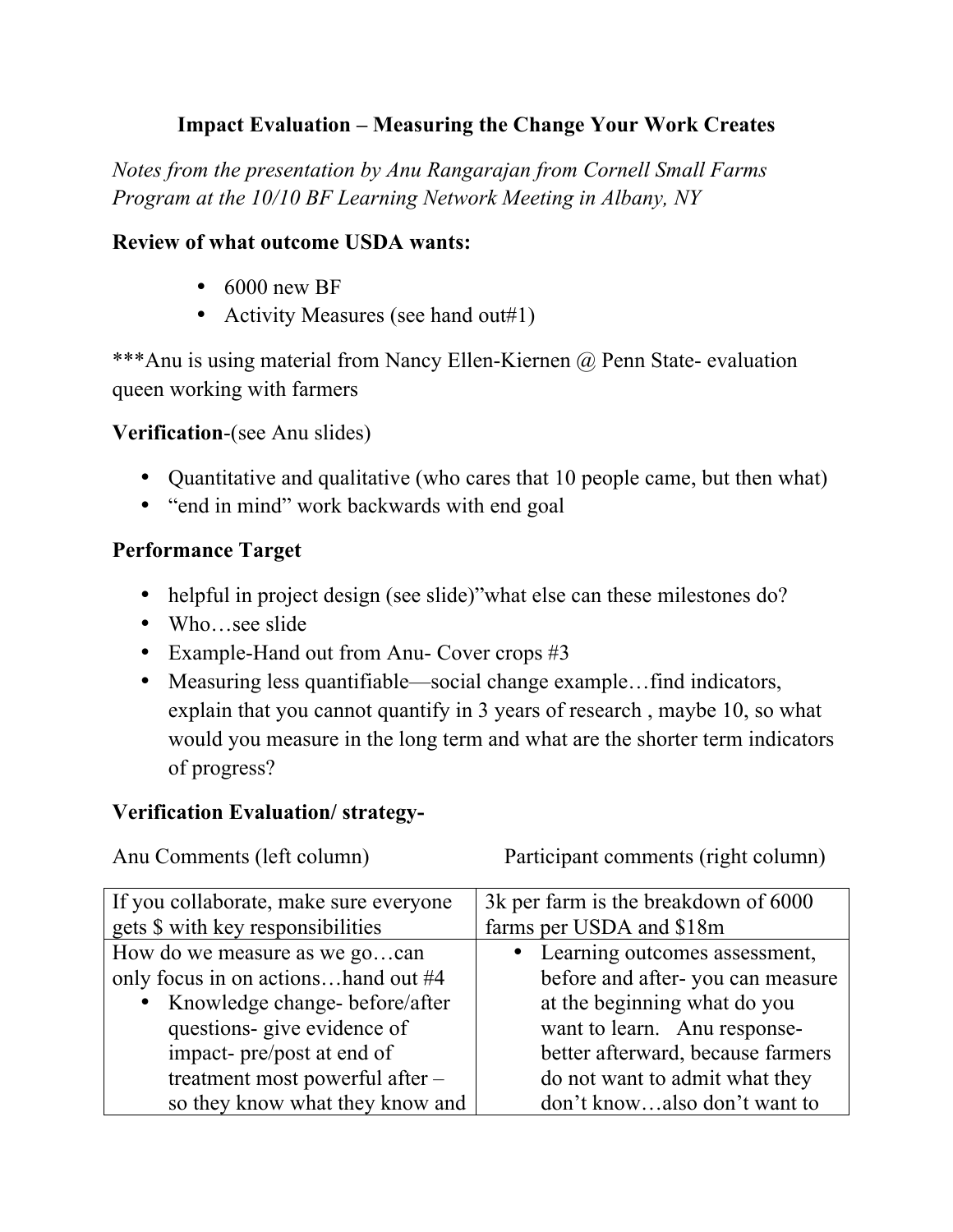| don't know after learning<br>Farmers want word scales not<br>number scaleswrite fewer<br>better questions<br>Attitude<br><b>Skills</b><br>Intentions- pick the key ones<br>Previous behavior and intentions<br>*** focus in on change, not all the<br>other stuffwas the food good,<br>speakers goodstill need open<br>ended questions at end that don't<br>fully measure, but allows a<br>chance to vent | over-survey them<br>Make questions specific to key<br>learning outcomes of your<br>program                                                                                                                                                                                                                                               |
|-----------------------------------------------------------------------------------------------------------------------------------------------------------------------------------------------------------------------------------------------------------------------------------------------------------------------------------------------------------------------------------------------------------|------------------------------------------------------------------------------------------------------------------------------------------------------------------------------------------------------------------------------------------------------------------------------------------------------------------------------------------|
| Nancy's slide- her contact                                                                                                                                                                                                                                                                                                                                                                                |                                                                                                                                                                                                                                                                                                                                          |
| These are just question models, keep it<br>precise and limited to key questions,<br>only a few                                                                                                                                                                                                                                                                                                            | How much should we do?<br>$\bullet$<br>Fine tune intended outcome to<br>help fine tune overall grant<br>All funders want to feel like they<br>are the catalyst for change-<br>reseller institute started outcomes<br>measurements                                                                                                        |
| What chance are you trying to affect?<br>then design follow-up to make sure you<br>are creating that change (not always<br>interview)                                                                                                                                                                                                                                                                     | Are follow-ups best through interview?                                                                                                                                                                                                                                                                                                   |
| Need to demonstratebecause of our<br>work there are x new farms started in<br>our target areaor we were working<br>with farmers in yr. 3-7 and we have x<br>farmers moved through that process.<br><u>Anu asked for more clarity about</u><br>what USDA meant by 6000 new<br><u>farmers - turns out the number was</u><br><b>basically pulled from thin air</b>                                           | What does 6000k new farmers<br>$\bullet$<br>started mean, people are in a<br>process, where do they start?<br>A lot of the farmers we work with<br>$\bullet$<br>are dairy-taking over family<br>business, transition from dairy to<br>beef or value added, with cheese<br>operation, I consider that a new<br>farmer or beginning farmer |
| *** need to capture in data and stories<br>and merge.                                                                                                                                                                                                                                                                                                                                                     |                                                                                                                                                                                                                                                                                                                                          |
| Who has done a good job at evaluation?                                                                                                                                                                                                                                                                                                                                                                    | In measuring farm                                                                                                                                                                                                                                                                                                                        |